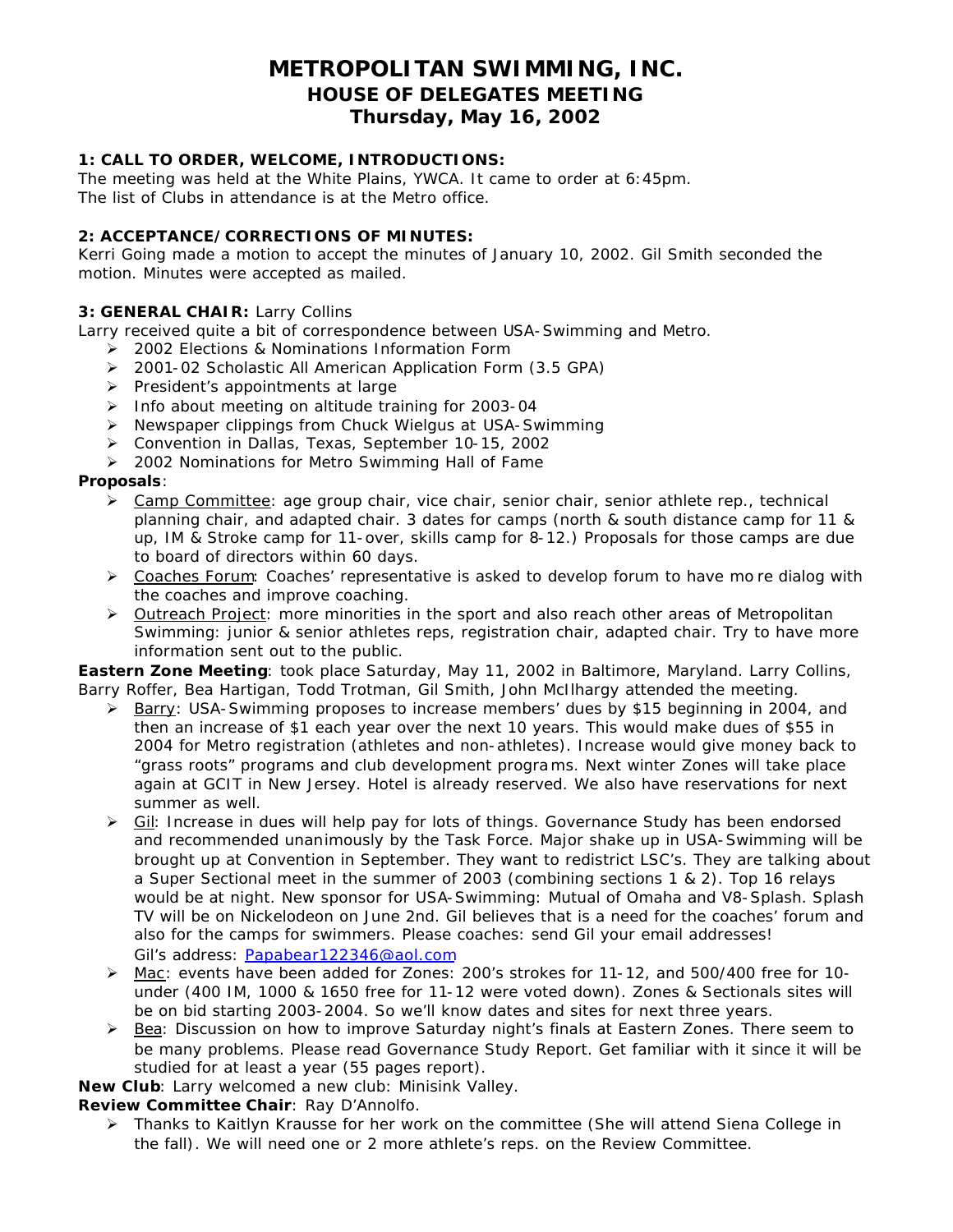$\triangleright$  Review Committee has not been overly active. They do get some cases though.

## **New Summer Meets**:

- ÿ Kip Fierro (Badgers) wants to add a long course meet June 8-9 at Lehman College (4pm warm-up, 5pm start). Info will be available on the Metro website.
- $\triangleright$  Rick Ferriola said that Hofstra might be available also for some long course meets (Saturday night and Sunday morning) but timing system might not be available. One weekend in June and one in July.

## **Metropolitan Hall Of Fame**: Lenny Galluzzi

- $\triangleright$  The dinner will take place at the Nassau County Aquatic Center, Eisenhower Park, on Tuesday, May 21, 2002. Please call Mary Ann Senecal if you would like to attend.
- $\triangleright$  This year we will be inducting eight new members: Charlotte Boyle (swimmer), Jess Brown (Coach/Administrator), Charlotte Epstein (Manager/Administrator), Peter Fick (Swimmer), Drury Gallagher (Masters Swimmer), George Kojac (Swimmer), Walter Spence (Swimmer), John Witchel (Swimmer).

## **4: TREASURER'S REPORT:** Mary Ann Senecal

Finance Chair: Robie Ortof, presented the proposed budget for 2002-03. Reports were available. Robie made a few corrections and answered questions about the budget.

- ÿ Proposal: change in meet surcharge: \$0 for 8-under championships; \$1 for JO's, Silvers, and Age group invitational; \$2 for Zone Qualifier and Senior Mets.
- $\triangleright$  Bea: we do have bells! We should have an LSC Equipment manager that would be in charge of bells, headsets, etc.
- $\triangleright$  Chris Robledo (junior athlete's rep) said that athletes were happy with the uniform at Zones.
- $\triangleright$  Rick Ferriola questioned the stipend amount given to athletes for Sectionals (\$150). He would like to see a stipend for relay only swimmers. Robie said that we are giving much more money for sectionals than we ever did for Juniors and to pay relay swimmers we would have to divide the pot. No one seconded Rick's motion.

Rob Ortof made a motion to accept the budget as corrected. Gay Silverman seconded the motion. All were in favor. Budget was accepted as corrected.

## **5: ADMINISTRATIVE VICE CHAIR:** Scott Bartleson

Scott had no report.

 $\triangleright$  Officials Chair Report: Todd Trotman. We need volunteer officials for Empire State Games trials and for the Grand Prix meet. There will be a clinic for Nat. officials on June 6 at 7:30pm in Hempstead, and a clinic for Starters only on June 13 at 7:30pm at Kennedy Park. Announcements will be posted on the website. There will be clinics for administrators, starters, and referees in each area in September or October.

## **6: SENIOR CHAIR:**

Barry said that the meet information for Senior Mets would be mailed in a few days. The 200 breaststroke was moved from Sunday to Saturday, and breaks have been added and included in the schedule.

## **7: AGE GROUP CHAIR:** John McIlhargy

Mac said that Zones went very well. He thanked Mary Fleckenstein for stepping up when he had to leave Zones. We are all set for Summer Zones, August 7-10 in Buffalo.

## **8: COACHES' REPRESENTATIVES:** Gil Smith

The Splash program will be kind of new: there will be a coach and an athlete. It will now be on Nickelodeon. Tapes are also available from USA-Swimming (\$15). Short Course Zones: March 27-29, 2003.

## **9: ATHLETES REPRESENTATIVE:** Christian Robledo

Paul Weir couldn't attend the meeting because he is at the Grand Prix meet in Michigan. Christian said that his first experience at Zones went very smoothly. Barry praised both Christian and Paul for a very good job at Zones.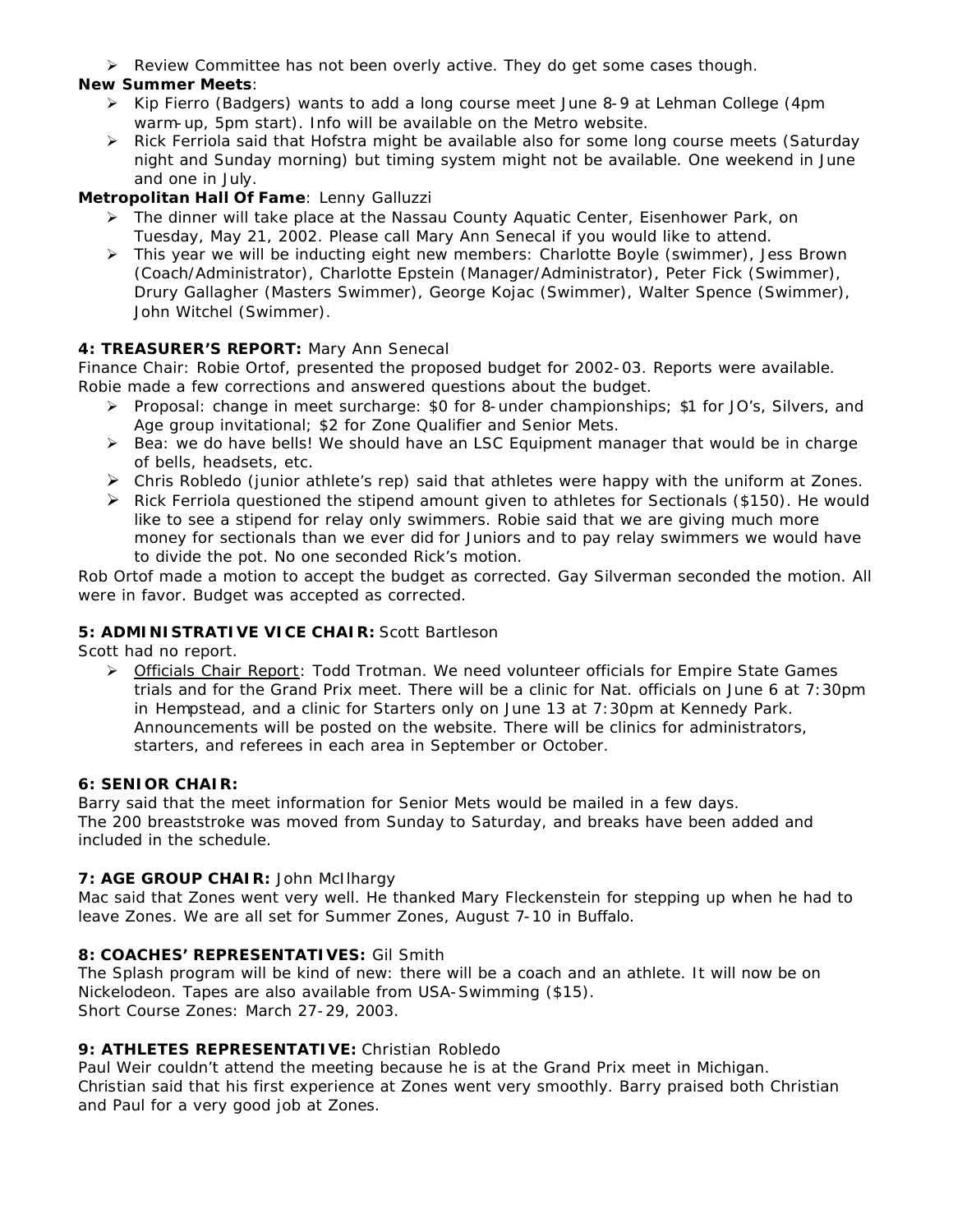## **10: ZONE TEAM COORDINATOR:** Barry Roffer

- $\triangleright$  There are not enough chaperones at Zones. Too many things were stolen this year. We need 8 to 10 chaperones. Barry made a motion that all teams sending 4 or more swimmers to Zones must provide one chaperone (room/board and transportation would be given). Bob Carlucci seconded the motion. All were in favor. Motion passed.
- $\triangleright$  Equipment: Kids must wear the Metro equipment exclusively (except jammers for breaststrokers). Metro finished  $4<sup>th</sup>$  overall. Kids did well and cheered a lot.
- $\triangleright$  Barry thanked Mary for a job well done, as she had to step up as head coach. Mary will be the head coach this summer. Let Barry know if you are interested in going this summer.

## **11: REGISTRATION COORDINATOR:** Barry Roffer

New coaches must pass the "Foundation of Coaching" test before they can be registered for their second year. Coaches: keep your credentials current (CPR/First Aid/Coaches Safety). A virus destroyed the office computer. Will get a new one this week.

## 12: TECHNICAL PLANNING: David Ellinghaus

Technical Planning has been looking at the Metropolitan short-course championship schedule to determine whether our present format is the best for our athletes.

- $\triangleright$  The current format allows our swimmers the opportunity to progress from one level to the next.
- $\triangleright$  The current format has led to a consistently strong zone team. The ZQ meet also minimizes the administrative load of the zone team coordinator.
- $\triangleright$  Both the JO's and ZQ meet have consistently produced a high number of NAG Top 16 reportable times.
- $\triangleright$  Both the JO's and ZQ meet have proven to be manageable under the current format.

## However:

- $\triangleright$  Holding JO's in mid-February means no championship meet in March with relays.
- $\triangleright$  The current format takes some of the excitement out of JO's.
- $\triangleright$  The current format requires us to place Silvers the first weekend of February, offering less preparation time after the December holidays.
- $\triangleright$  The current format means an additional weekend at a meet for athletes, coaches, parents. However, when JO's and ZQ were combined in the past, the meet has proven to be too large and almost unmanageable.

## **Options**:

- $\triangleright$  1: Maintain our current format based on progression. The format allows us to keep the 15-18 age group in both JO's and ZQ meet. The issue of whether a swimmer aging up prior to Zones may swim finals in his/her current age group at ZQ meet must be answered.
- $\geq$  2: Combine JO's and ZQ into one meet in March. Prelims/Finals for 11-12 and 13-14. Timed finals for 10&under. The 15-18 age group would be removed from this meet. Swimmers aging up between JO/ZQ and Zones would have the option of swimming in their current age group for the entire meet (including finals) or of swimming up for the entire meet. (Swimmers would be allowed to swim in their current age group for relays even if they swim up in their individual events.) The zone team for 15-18 would be selected from *proven* times submitted to the Metro office no later than the weekend of the JO/ZQ meet. The window of opportunity would be from December 1 of the current short course season through the JO/ZQ weekend.

**Vote**: All were in favor of **option #1**.

It was agreed that we would add the strokes 200 events for 11-12 and the 500 free for 10-under for both JO's and Zone Qualifier meets.

The meet schedule for the 2002-03 short course season is on a separate sheet.

## *Bids For Championship meets:*

- ÿ **Silvers**: January 31-February 2, 2003: North: YMID (13) VAC (11) Meet will be at YMID. South: TVSC
- ÿ **Junior Olympics**: February 14-17, 2003: APEX/Badgers at Lehman
- ÿ **Senior Mets**: February 20-23, 2003: Metro runs the meet. We will call Marty Zwiren at Lehman to check if site is available.
- ÿ **8-under championships**: March 1-2, 2003: Connetquot (8) TVSC (16) meet will be held at TVSC. A request to standardize the format was voted on and accepted.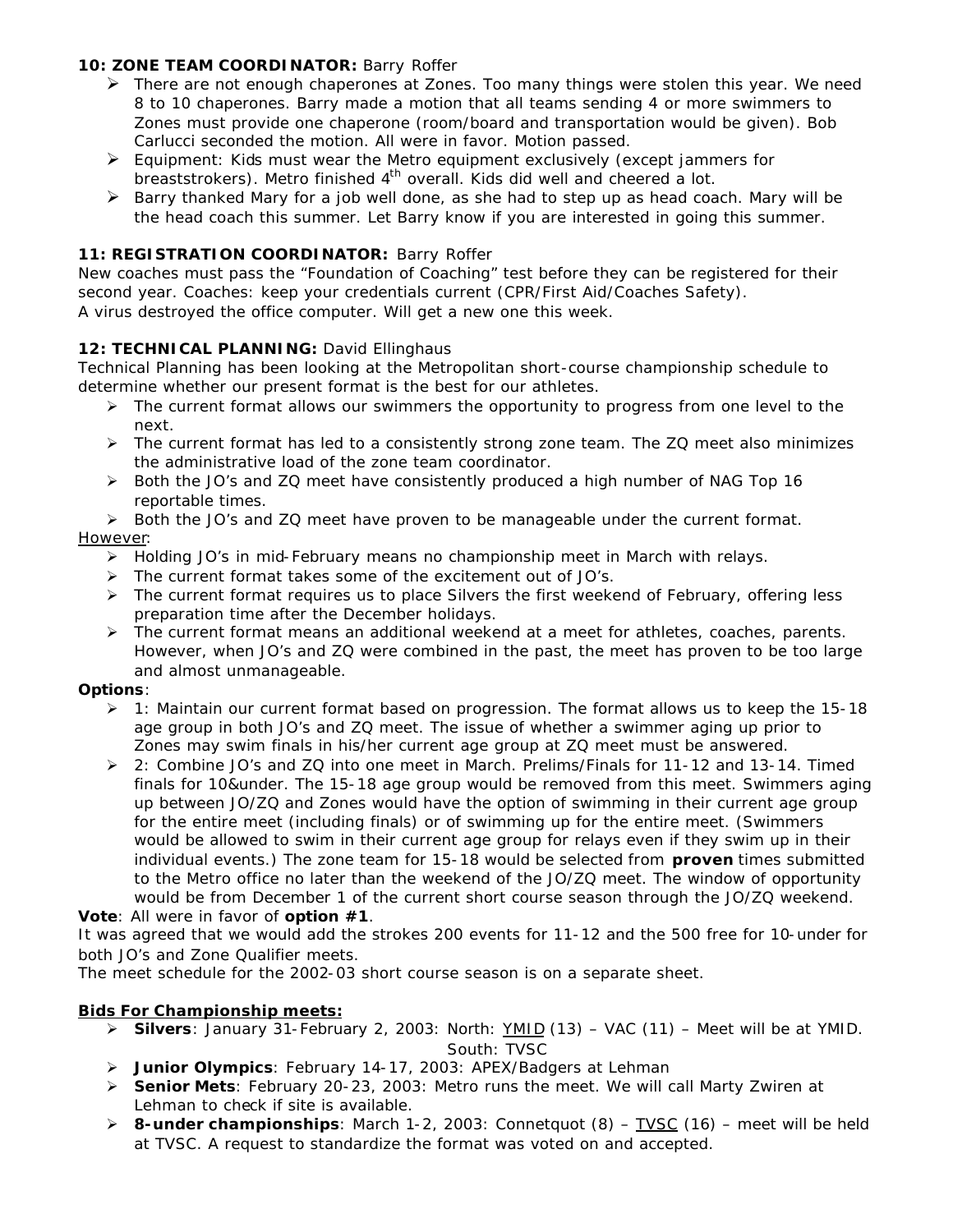- ÿ **Zone Qualifying Meet**: either March 7-9 or March 14-16, 2003 (depending on the official dates for the Speedo Sectionals.): APEX/Badgers at Lehman
- ÿ **Age Group**: March 21-23, 2003 Areas will be redistributed more or less equally.
	- North: Condors (0) VAC (all) meet will be at VAC
	- Middle: APEX/Badgers at Lehman
	- South: Hauppauge (13) Connetquot (6) meet will be at Hauppauge

## **13: ADAPTED AQUATICS CHAIR:** Mary Fleckenstein

Mary said that everyone did a great job at Zones. She had nothing new to report at this time.

## 14: **SAFETY COORDINATOR:** JoAnn McCaffrey

JoAnn needs to know when people are running clinics. She received the 2002 First Quarter Accident Summary Report.

## **15: SWIM-A-THON:** Rich Finkelstein

- $\triangleright$  APEX will run a Swim-A-Thon in the near future.
- ÿ Congratulations to Chelsea Sules (YMID): highest amount raised in Metro (about \$4000). She will receive a nice package from USA-Swimming.

## **16: OLD BUSINESS:**

- $\triangleright$  Everything must be sent to the Metro website (meets info and meets results). But meet info must also be sent to all clubs!
- $\triangleright$  Flushing YMCA is looking for a coach for 12-under group.
- $\triangleright$  Dave Ferris wants to add an intermission in the Wednesday night LIAC meets this summer, so more swimmers would be able to participate. There are very few long course meets available in metro and meets at LIAC are full (request of 3 events maximum per swimme r per session).
- $\triangleright$  Mary Ann questioned the fact that a Metro team does not use Hy-Tek for their meets, and their results are not compatible. The Association had voted years ago to use Hy-tek for all meets. Clubs had 5 years to comply.

## **17: NEW BUSINESS:** Bea Hartigan

- $\triangleright$  The Nominating Committee puts forward the following slate of officers for election:
	- $\triangleright$  General Chair: two names: Larry Collins and Raymond D'Annolfo secret ballot was held. **Ray D'Annolfo** was elected as the new General Chairman of Metropolitan Swimming. A motion to destroy the ballots was made, seconded and accepted.
	- ÿ Administrative Vice Chair: **Bea Hartigan**
	- ÿ Senior Chair: **David Ferris**
	- ÿ Coaches Rep: **Gil Smith** (was elected at Sr. Mets in February 2002)
	- ÿ Secretary: **Monique Grayson**
	- ÿ Finance Chair: **George Rhein**

 Bea Hartigan declared that the slate proposed for individual officers was unanimously elected. Barry Roffer thanked Larry Collins for his years as General Chairman.

- $\triangleright$  Ray D'Annolfo thanked the House of Delegates for electing him. He is stepping down as Review Committee Chairman. The General Chair, with the approval of all members, will select a new chairman for the Review Committee. Some members were nominated from the floor: Oya White (athletes' Rep), John Pisano, and Larry Collins.
- $\triangleright$  The Hall of Fame Committee needs a new athlete's Rep.
- $\triangleright$  All new clubs are on a one-year probation.
- $\triangleright$  Motion to adjourn the meeting at 9:45pm was made, seconded and accepted.

## **Dates of House of Delegates Meetings:**

September 21, 2002 (9:00am) – January 15, 2003 (7:00pm) – May 15, 2003 (7:00pm) All 3 meetings to be held at the White Plains YWCA

Submitted by Monique G. Grayson May 18, 2002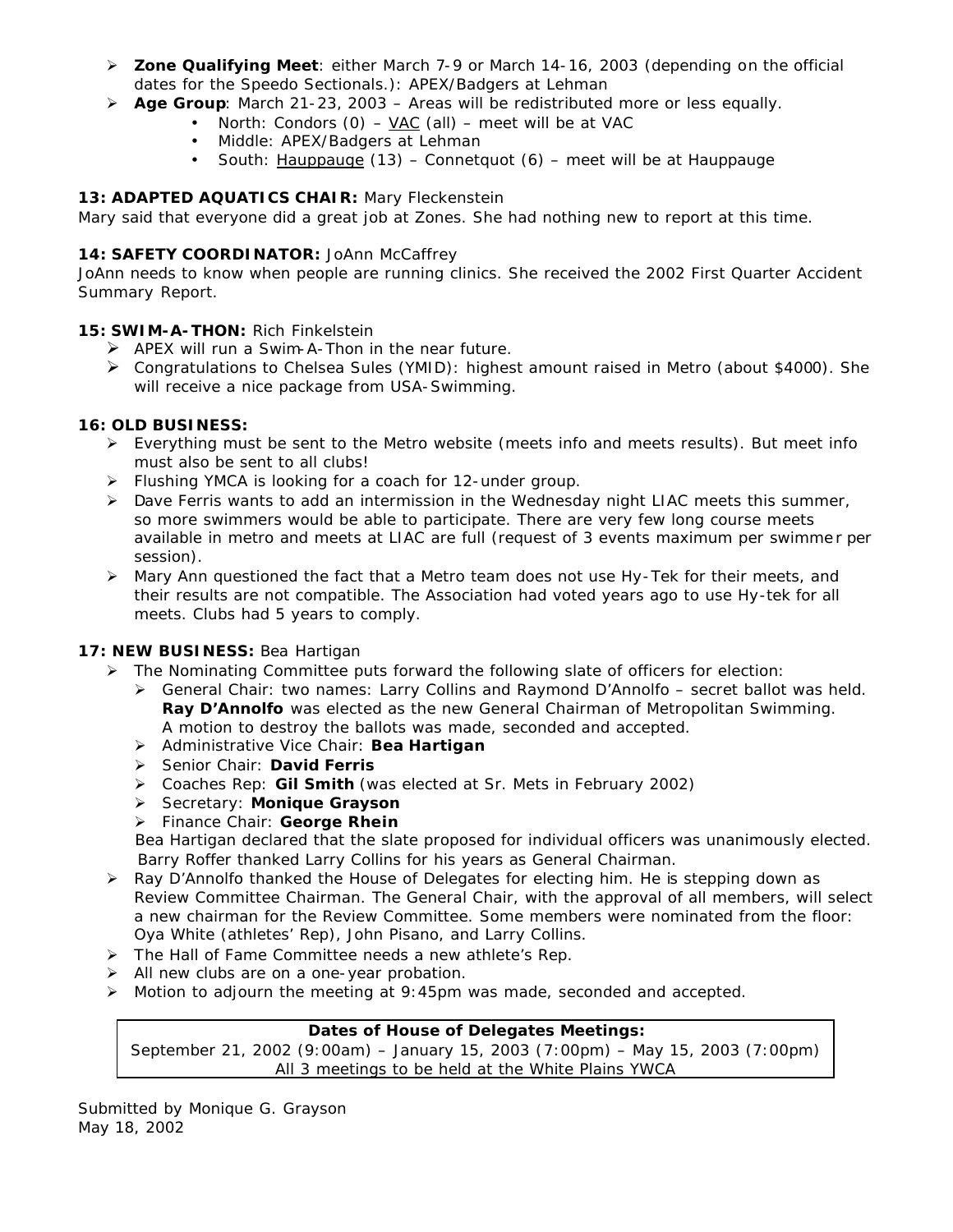# **2002-03 CALENDAR**

#### **SEPTEMBER:**

| 21: | Mandatory House of Delegates Meeting: 9:00am at White Plains Y |  |  |
|-----|----------------------------------------------------------------|--|--|
| 28: | <b>Condors</b>                                                 |  |  |

#### **OCTOBER:**

- 13: Flushing YMCA Distance Meet
- 13-14: BGNW Marlins Season Starter (4 sessions) Sunday & Monday
- 13: ASCSL Relay Carnival (closed meet)
- 19-20: TVSC
- 19-20: AGUA
- 19-20: Flushing YMCA Junior Swim Championships
- 25-27: YMID Halloween Invitational
- 26-27: LIAC Fall Invitational at Eisenhower
- 26-27: Condors
- 27: NBS Red, White, Blue meet (2 sessions)

#### **NOVEMBER:**

| $1 - 3:$       | Marist Swim Club                         |
|----------------|------------------------------------------|
| Q <sub>1</sub> | Sachem $-$ Age Group Meet $-$ 2 sessions |
| 9:             | $YMID - 12$ & under meet                 |
| $15 - 17$ :    | Flushing YMCA - Big Apple Classic        |
| $15 - 17$ :    | Viking Aquatic Club                      |
| $16 - 17$ :    | <b>TVSC</b>                              |
| 17:            | <b>BGNW Distance meet</b>                |
| $22 - 24:$     | AGUA                                     |
| 29-Dec.1:      | YMID Thanksgiving Invitational           |
| 22.7.7         | $\sim$                                   |

- 29-Dec.1: AGUA
- 30-Dec.1: LIAC Thanksgiving Invitational at Eisenhower

## **DECEMBER:**

| 7: | Viking Aquatic Club |  |
|----|---------------------|--|
|    |                     |  |

- 6**-**8: Connetquot Holiday meet
- 6-8: Aqua Gems
- 7: Condors
- 7-8: BGNW Holiday Meet (4 sessions)
- 8: New York City Department of Parks & Recreation
- 13-15: West Point Trials/Finals (7 sessions)
- 20-22: Marist Swim Club

#### **JANUARY 2003:**

- 4: Sachem Swim Club Age Group 2 sessions
- 4-5: NBS Blue/Gold meet (4 sessions)
- 5: Long Beach Snow ball Mini Meet 8-Unders
- 10-12: Aqua Gems
- 11-12: YMID Age Group Distance and 8-under mini meet
- 15: **House Of Delegates/Bid Meeting**: 7:00pm at White Plains YWCA 11-12: TVSC
- 17-19: Nu-Finmen 22<sup>nd</sup> Annual Dr. Martin Luther King Jr. Classic
- 18-20: AGUA
- 25: Connetquot Scholarship Invitational
- 25-26: Flushing YMCA Fran Schnarr Sprint meet
- 25-26: Condors